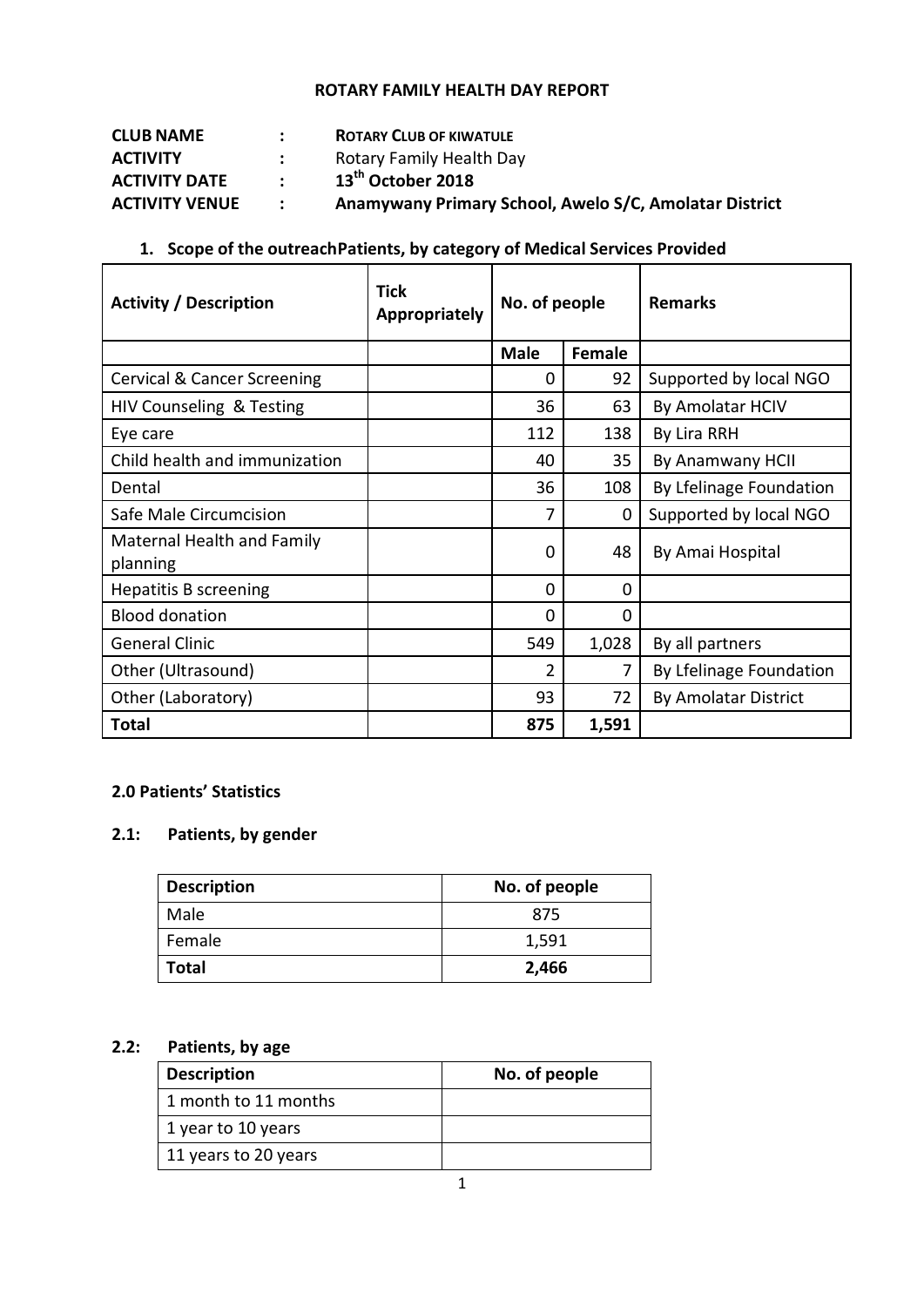| 21 years to 30 years |  |
|----------------------|--|
| 31 years to 40 years |  |
| 41 years to 50 years |  |
| 51 years to 60 years |  |
| 61 years to 70 years |  |
| 71 years to 80 years |  |
| 81 years to 90 years |  |
| Total                |  |

# **3. Attendance statistics by Rotary Clubs, Rotaract clubs, Corporate Partners & Guests:**

| <b>Description</b>                  | No. of people  | <b>Remarks</b>             |
|-------------------------------------|----------------|----------------------------|
| A. Rotaract Clubs                   |                |                            |
| RTCT Kampala the CORE               | 5              |                            |
| RTCT Najjera in Formation           | 6              |                            |
| <b>RTCT Mulago</b>                  | 3              |                            |
| RTCT University of Nairobi          | $\overline{2}$ |                            |
|                                     |                |                            |
| <b>B.</b> Rotary Clubs              |                |                            |
| <b>RC Kiwatule</b>                  | 25             | Planning, implementation & |
|                                     |                | <b>Financial support</b>   |
| RC Najjera                          | 12             | Planning & implementation  |
| <b>RC</b> Lira                      | 3              |                            |
| <b>RC Nairobi</b>                   | 3              |                            |
| <b>RC Mukono</b>                    | $\mathbf{1}$   |                            |
| RC Namugongo                        | $\mathbf{1}$   |                            |
| <b>RC Lubowa</b>                    | $\mathbf{1}$   |                            |
| RC Sebring Florida USA              | $\overline{0}$ | Donated used eye glasses   |
|                                     |                |                            |
| <b>C.</b> Corporate Partners        |                |                            |
| <b>Amolatar District Management</b> | 4              | LC5 Chairperson & Team     |
| <b>Centenary Bank</b>               | 5              | Maternity Ward Launch      |
| <b>Health Linage Foundation</b>     | 18             | Offered Specialized care   |
| Lira Regional Referral Hospital     | 4              | Eye Care Health Workers    |
| RHITES-Lango Region                 | 3              | <b>SMC Health Workers</b>  |
| <b>CASE Hospital Kampala</b>        | 0              | Offered drugs              |
| D. Guests                           | 8              |                            |
|                                     |                |                            |
| <b>Total</b>                        |                |                            |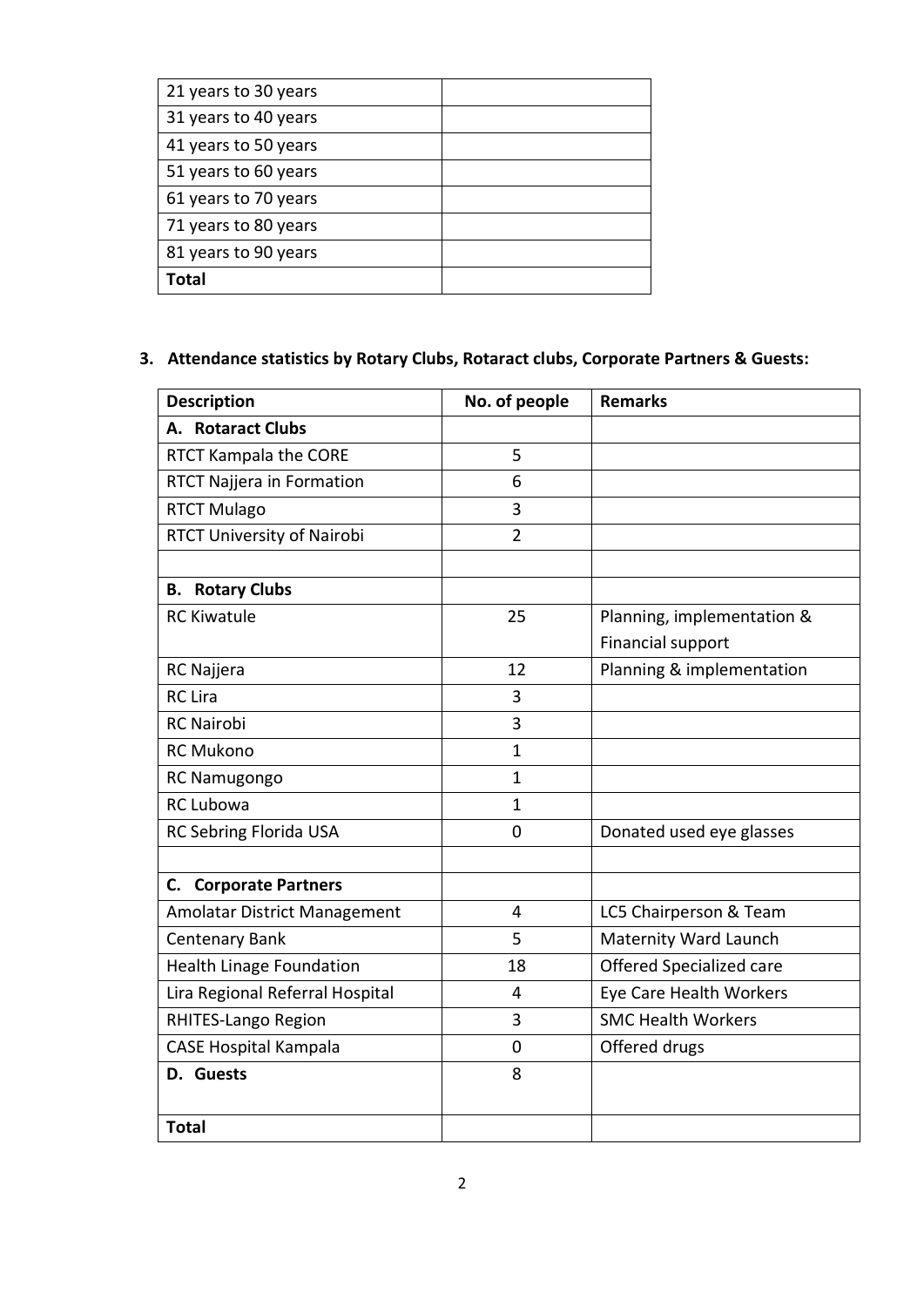#### **4. Medical Staff**

| <b>STAFF CATEGORY</b>      | <b>NUMBER</b> | <b>SOURCE</b>                                         |
|----------------------------|---------------|-------------------------------------------------------|
| <b>Medical officer</b>     | 5             | <b>Amolatar District, Rotarians &amp; Rotaractors</b> |
| <b>Clinical officers</b>   | 10            | Amolatar District & Lifelinage Foundation             |
| Eye care                   | 4             | Lira Regional Referral Hospital                       |
| Cancer screening           | 3             | <b>Amolatar District</b>                              |
| Safe Male Circumcision     | 3             | <b>Amolatar District</b>                              |
| HIV testing and counseling | 5             | <b>Amolatar District</b>                              |
| Child health& Immunization | 2             | <b>Amolatar District</b>                              |
| Family planning            | 2             | <b>Amolatar District</b>                              |
| Maternal health            |               | Covered under FP and Cancer Screening                 |
| Dentists                   | 4             | Life Linage Foundation & RCK Guests                   |
| <b>Blood donation</b>      |               |                                                       |
| Paramedics                 |               |                                                       |
| Others (Nurses/Midwives)   | 15            | Amolatar, Lifelinage Foundation & Rotarians           |
|                            |               |                                                       |

#### **5. Other activities conducted**

The Rotarians and Amolatar District laid a foundation stone for construction of a maternity ward at Anamwany HCII, which is a pre-requisite for its upgrading to a HCIII, in line with the district and country plan. Once completed, the maternity wardproject will havea positiveimpacton the maternal health ofthe Anamwany community.

#### **6. Challenges**

- a. The turn up was overwhelming with patients arriving before 8:00am. The registration team and all the subsequent service stations were overwhelmed with people. This also resulted in the camp closing after 7:00pm and some patients having to come back the following day to collect their medicines.
- b. Accommodation facilities were limited in Amolatar, forcing the support teams to stay in Lira, 2-3 hours' drive journey to the camp site.
- c. Late confirmations of Rotarians and guests intending to participate at the medical camp, which delayed decision making about which vehicles to book/hire
- d. Getting vehicles with sufficient capacity to transport the health workers and volunteers was challenging and confirmations were obtained at the last minute
- e. The ultrasound equipment hired did not come with adaptors and other accessories necessary to tap power in a temporary camp setting. Hence the generators hired failed to power the ultrasound machines and as such, only 9 clients were served in spite of there being a queue of clients requiring the service.

#### **7. Lessons Learnt**

a. Community Mobilization started early and was consistently sustained throughout the week of the camp, using the church and local village radios delivered in the local languages. Use of local radio for mobilization of communities was so effective that the numbers of clients were overwhelming as early as 8:00am.